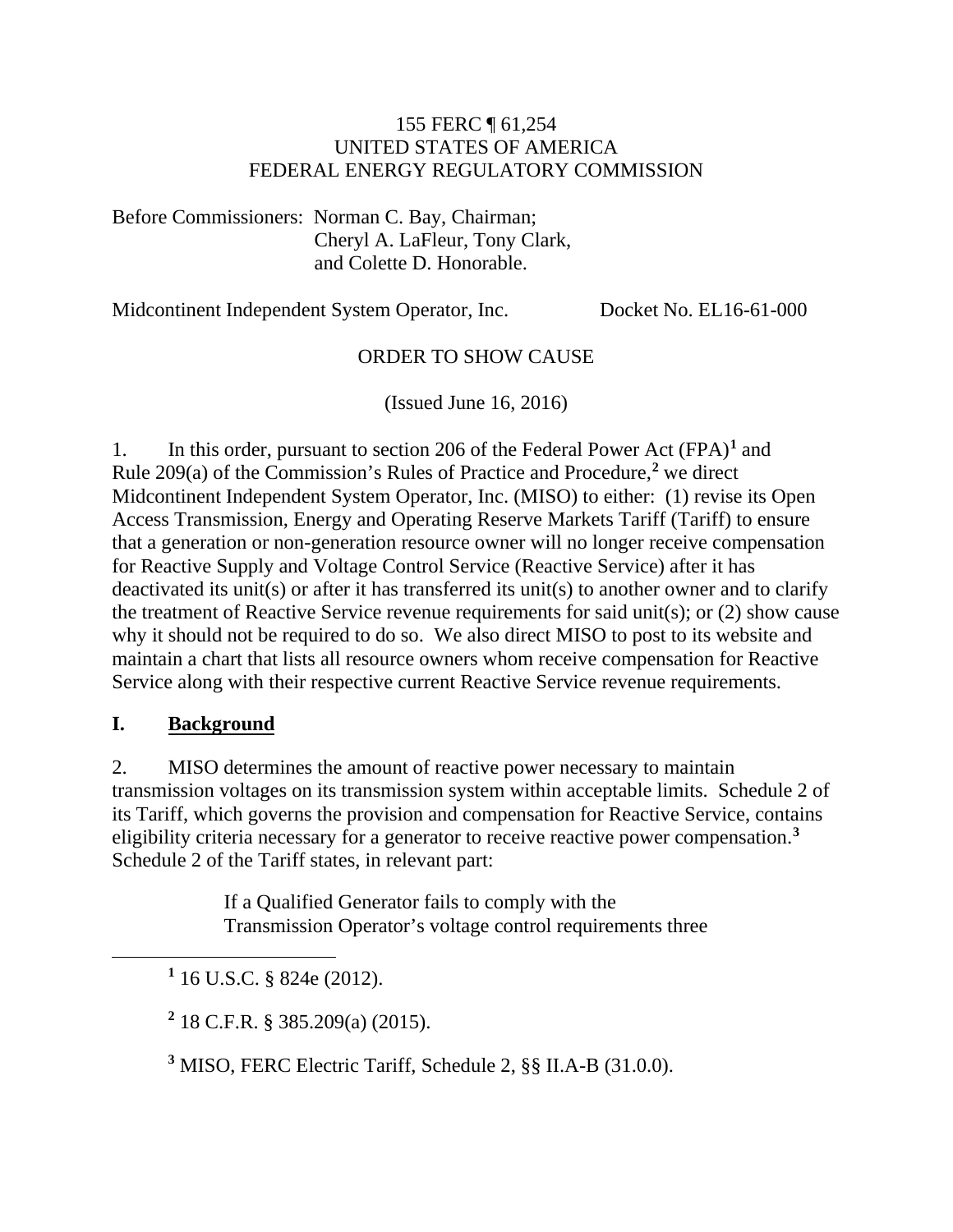or more times in a calendar month for reasons other than planned or unscheduled outages, the Transmission Provider shall determine whether the generation resource should continue to be a Qualified Generator based on the criteria established in Section II.B of this Schedule 2.**[4](#page-1-0)**

3. On November 20, 2014, the Commission issued an order to show cause directing PJM Interconnection L.L.C. (PJM) to revise its Open Access Transmission Tariff (OATT) to provide that a generation or non-generation resource owner will no longer receive reactive power capability payments after it has deactivated its unit and to clarify the treatment of reactive power capability payments for units transferred out of a fleet, or to show cause why it should not be required to do so.**[5](#page-1-1)** The Commission stated that it was taking action in light of PJM's intervention in two proceedings, **[6](#page-1-2)** as well as postings on the PJM website**[7](#page-1-3)** that suggested PJM continued to pay generation and non-generation resources for Reactive Service after units had deactivated.**[8](#page-1-4)** The Commission stated that it was concerned that PJM's OATT may be unjust and unreasonable, or unduly discriminatory or preferential, given the lack of clarity concerning termination of, or change in payments for, Reactive Service when generating units are no longer capable of providing reactive power or have been transferred out of a fleet.**[9](#page-1-5)** Given that it appeared

<span id="page-1-0"></span>**<sup>4</sup>** MISO, FERC Electric Tariff, Schedule 2, §§ IV.A.1 (31.0.0). The criteria in Section II.B set forth specific technical requirements that a generation resource must be capable of providing to qualify for compensation for Reactive Service under the Tariff, including the ability to respond to voltage control specified by the Transmission Provider or Transmission Operator immediately and a specific leading/lagging reactive power range the generation resource must be capable of providing, among other things.

<span id="page-1-1"></span>**<sup>5</sup>** *PJM Interconnection, L.L.C.*, 149 FERC ¶ 61,132, at P 1 (2014) (PJM Show Cause Order).

<span id="page-1-2"></span>**<sup>6</sup>** Sunbury Generation LP September 24, 2014 Notice of Cancellation of Reactive Supply and Voltage Control Tariff, Docket No. ER14-2936-000; FirstEnergy Corp. May 2, 2014 Filing at 5-7, Docket Nos. ER14-1882-000, ER14-1883-000, and ER14- 1886-000.

<span id="page-1-4"></span><span id="page-1-3"></span>**<sup>7</sup>** PJM Interconnection, L.L.C., Planning, Generator Deactivation, Generator Deactivation Summary Sheets, PJM Generator Deactivations, http://www.pjm.com/~/media/planning/gen-retire/generator-deactivations.ashx (Nov. 3, 2014).

**<sup>8</sup>** PJM Show Cause Order, 149 FERC ¶ 61,132 at P 7.

<span id="page-1-5"></span> $9$  *Id.* P 8.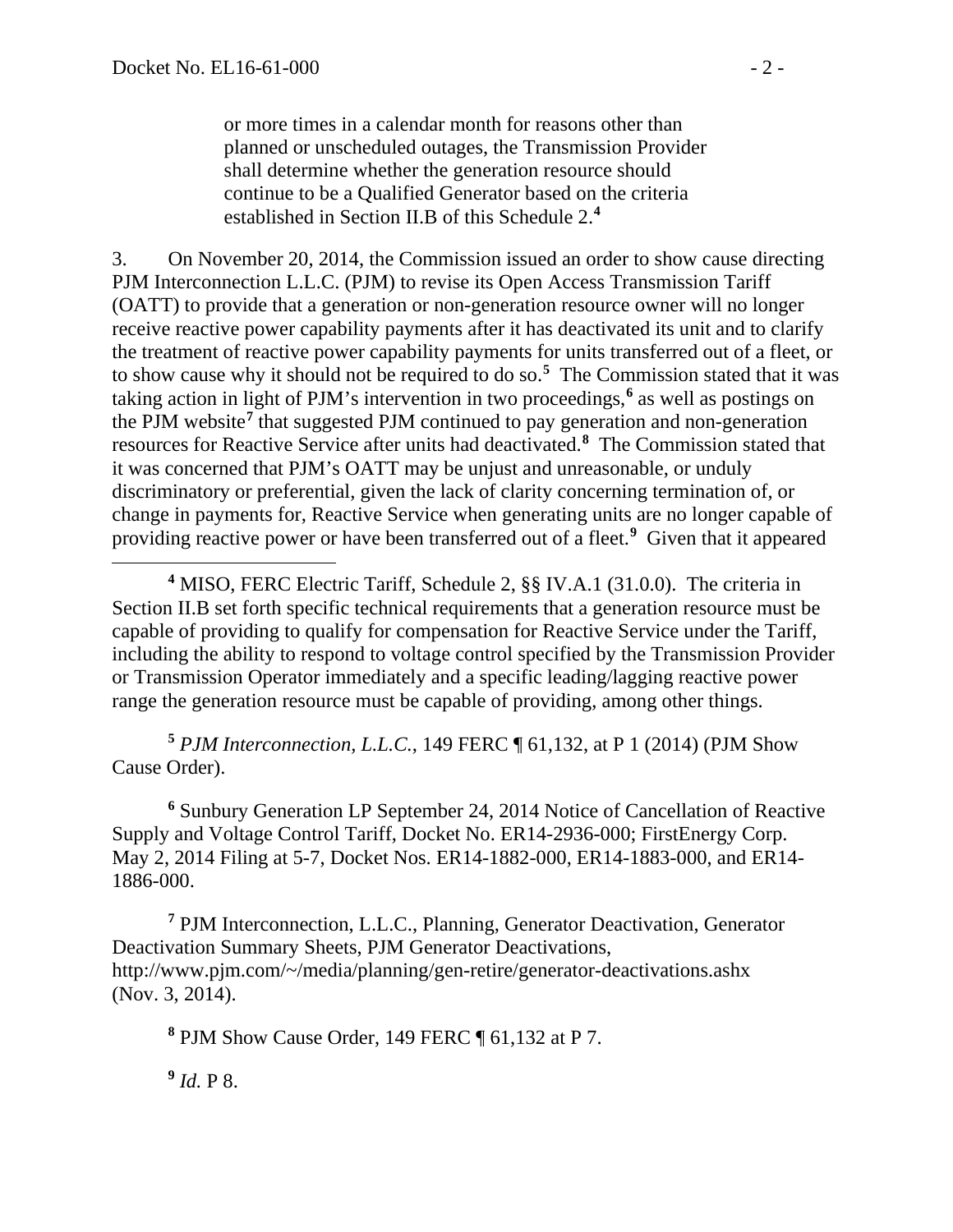that some generation and non-generation resource owners apparently continued to receive compensation for Reactive Service after their units were no longer capable of providing that service, the Commission also referred this concern to the Commission's Office of Enforcement for further examination and inquiry as may be appropriate.**[10](#page-2-0)**

4. On March 2, 2016, pursuant to Schedule 2 of the MISO Tariff, Consumers Energy Company (Consumers Energy) filed with the Commission a revision to its Rate Schedule No. 116, which includes Consumers Energy's revenue requirement for the provision of Reactive Service.**[11](#page-2-1)** Consumers Energy sought to update its Reactive Service revenue requirement because it had either acquired, retired, sold, or planned to retire certain generating plants since the Commission last approved its revenue requirement.**[12](#page-2-2)** Consumers Energy stated that the reduction in its reactive power revenue requirement reflects the decommissioning of its Big Rock Point Nuclear Plant, the sale of the Palisades Nuclear Plant, as well as the planned retirement in April 2016 of seven coalfired generating units.**[13](#page-2-3)** On April 28, 2016, the Commission accepted the revisions, instituted a section 206 proceeding, established hearing and settlement proceedings, and referred to the Office of Enforcement its concern that "Consumers Energy may have continued to receive payments for Reactive Supply Service based on a revenue requirement that included the retired units, after it retired those units, and, thus, after 'their units were no longer capable of providing that service.'"**[14](#page-2-4)**

5. On March 3, 2016, pursuant to Schedule 2 of the MISO Tariff, MidAmerican Energy Company (MidAmerican) filed with the Commission a revision to Schedule 2 of

 $10$  *Id.* P 10.

<span id="page-2-0"></span> $\overline{a}$ 

<span id="page-2-2"></span><span id="page-2-1"></span>**<sup>11</sup>** Consumers Energy Company March 2, 2016 Filing, Docket No. ER16-1058- 000 (Consumers Filing).

 $12$  *Id.* at 4.

**<sup>13</sup>** *Id.*

<span id="page-2-4"></span><span id="page-2-3"></span>**<sup>14</sup>** *Consumers Energy Company,* 155 FERC ¶ 61,104, at P 20 (2016) (citing *Duke Energy Conesville, LLC*, 150 FERC ¶ 61,229, at P 8 (2015); *see also PJM Interconnection, L.L.C.*, 149 FERC  $\P$  61,132, at P 10 (2014) (referring to the Office of Enforcement the matter of the resource owner possibly receiving payments for Reactive Service after its units had retired and thus were no longer capable of providing that service); *Desoto Cnty. Generating Co., LLC*, 151 FERC ¶ 61,009, at P 14 (2015) (referring to the Office of Enforcement the matter of the resource owner possibly receiving payments for Reactive Service while its facility was incapable of providing that service)).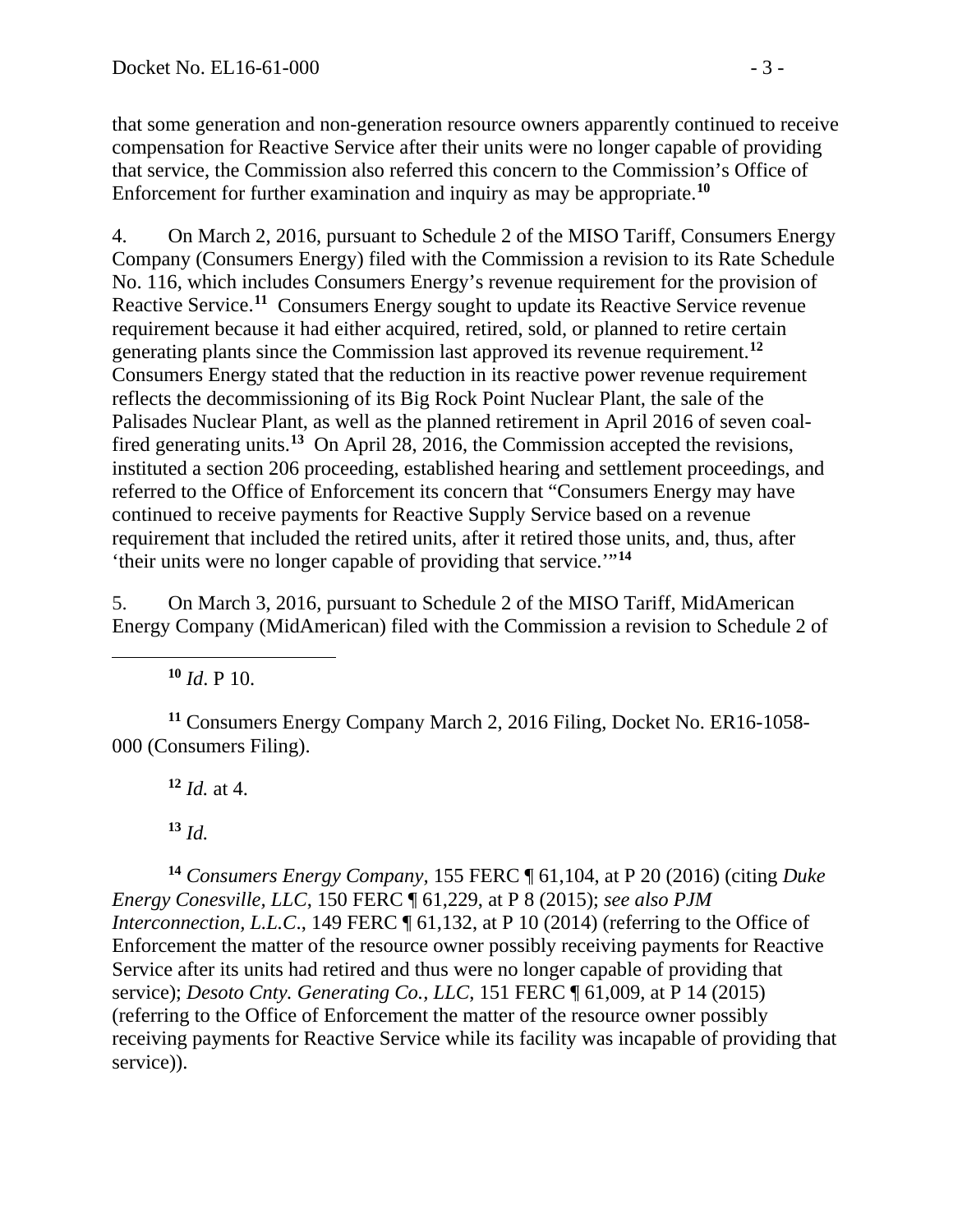its Services Tariff to reflect the retirement of four MidAmerican generating units.**[15](#page-3-0)** MidAmerican stated that it retired two generating units on April 1, 2015 and that it sought to retire two additional units on April 16, 2016. Similar to the Consumers Energy proceeding, on May 2, 2016, the Commission accepted the revisions, instituted a section 206 proceeding, established hearing and settlement proceedings, and referred to the Office of Enforcement its concern that MidAmerican may have received payment for services for units that were not capable of providing that service. **[16](#page-3-1)**

# **II. Discussion**

6. In this order, pursuant to section 206 of the FPA**[17](#page-3-2)** and Rule 209(a) of the Commission's Rules of Practice and Procedure,**[18](#page-3-3)** we direct MISO to either: (1) revise its Tariff to ensure that a generation or non-generation resource owner will no longer receive compensation for Reactive Service after it has deactivated or transferred its unit to another owner and to clarify the treatment of Reactive Service revenue requirements for said unit(s); or (2) show cause why it should not be required to do so. We also direct MISO to post to its website and maintain a chart that lists all resource owners whom receive compensation for Reactive Service along with their respective current Reactive Service revenue requirements.

7. We take this action in light of the Consumers Filing and the MidAmerican Filing, which suggest that MISO may be continuing to pay generation and non-generation resources for Reactive Service after units have deactivated. The MISO Tariff neither explicitly states that compensation for Reactive Service will cease when a generation or non-generation resource owner has deactivated a unit such that the unit is no longer capable of providing the service, nor does the MISO Tariff explain whether or how compensation for Reactive Service is adjusted when a unit is transferred from a fleet.

8. The Commission is concerned that the MISO Tariff may be unjust and unreasonable, or unduly discriminatory or preferential, given the lack of clarity concerning the termination of or change in compensation for Reactive Service when generating units are no longer capable of providing that service or have been transferred out of a fleet to another owner. Paying for a service required under the Tariff where, as

<span id="page-3-2"></span>**<sup>17</sup>** 16 U.S.C. § 824e (2012).

<span id="page-3-3"></span>**<sup>18</sup>** 18 C.F.R. § 385.209(a) (2015).

<span id="page-3-1"></span><span id="page-3-0"></span> $\overline{a}$ **<sup>15</sup>** MidAmerican Energy Company March 3, 2016 Filing, Docket No. ER16-1062- 000 (MidAmerican Filing).

**<sup>16</sup>** *MidAmerican Energy Company*, 155 FERC ¶ 61,122, at P 13 (2016).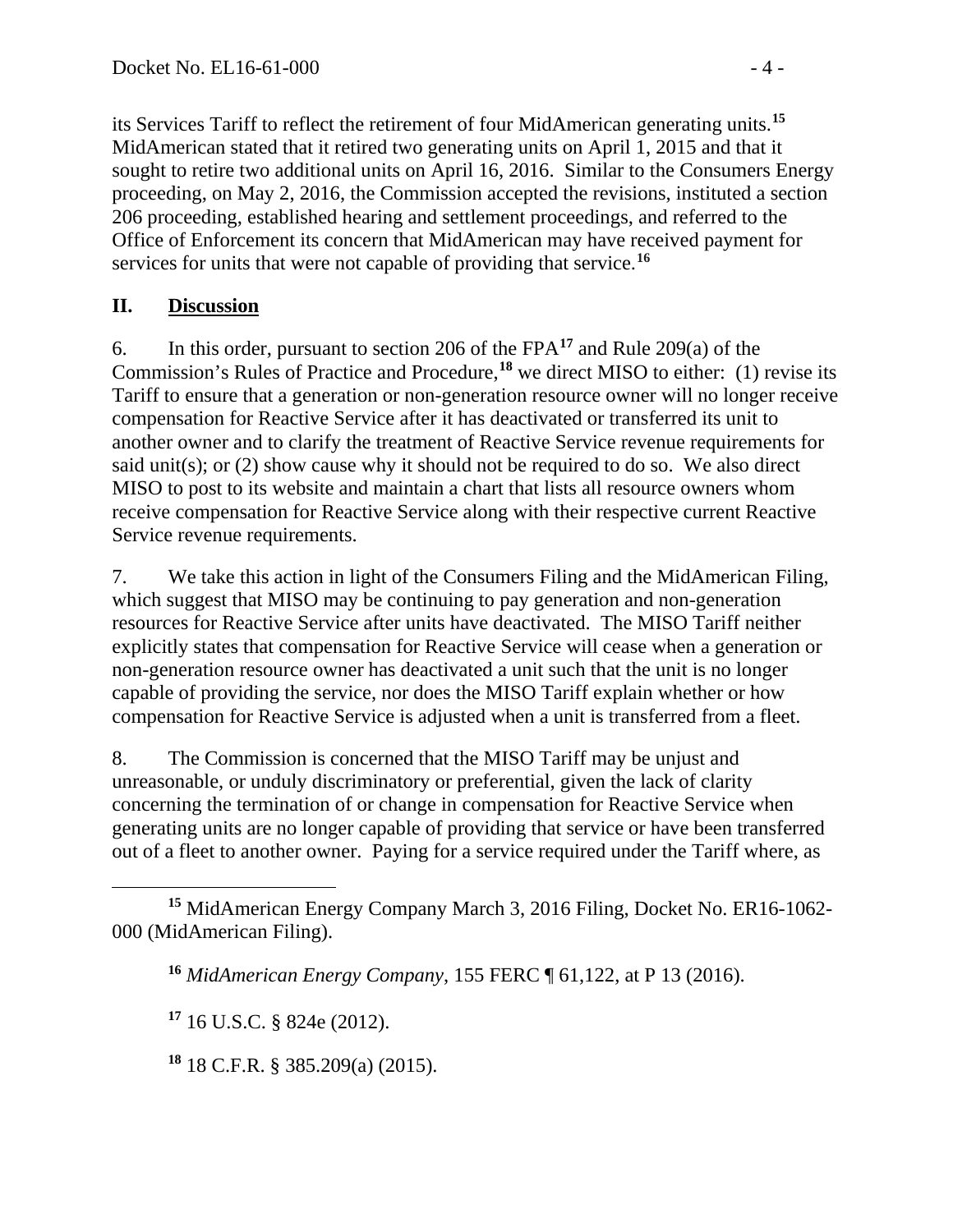in the cases discussed above, the generation or non-generation resource owner is no longer capable of providing that service**[19](#page-4-0)** is unjust and unreasonable.**[20](#page-4-1)** In *Tennessee Gas Pipeline Co.*<sup>[21](#page-4-2)</sup> for example, the Commission held that, once a pipeline chooses to terminate a shipper's service, the customer no longer has an obligation to pay under its contract for that service.**[22](#page-4-3)**

9. Based on the foregoing, pursuant to section 206 of the FPA, we direct MISO to either: (1) revise its Tariff to ensure that a generation or non-generation resource owner will no longer receive compensation for Reactive Service after it has deactivated or transferred its unit to another owner and to clarify the treatment of Reactive Service revenue requirements for said unit(s); or (2) show cause why it should not be required to

<span id="page-4-0"></span> $\overline{a}$ **<sup>19</sup>** *See Midwest Indep. Transmission Sys. Operator, Inc.*, 114 FERC ¶ 61,192, at P 19, *order on reh'g*, 116 FERC ¶ 61,283 (2006) ("Contrary to what the [MISO transmission owners] contend, the fact that the reactive power which a generator is capable of producing is not used at some particular given time does not render the generator's filed rates based on reactive power capability unjust or unreasonable. Consistent with North American Electric Reliability Council (NERC) and Regional Reliability Council criteria and Good Utility Practice, Order No. 2003 requires generators to be capable of providing reactive power within a specified range when called upon. It is this *capability* for which generators are compensated under the Midwest ISO's Schedule 2. Accordingly, a generator is 'used and useful' if the generator is capable of providing reactive power.") (citations omitted) (emphasis in original); *see also Calpine Oneta Power, L.P.*, 119 FERC ¶ 61,177, at P 11 (2007) ("The Commission also explained that it has previously held that a generator is 'used and useful' if the generator is *capable* of providing reactive power. Based on the record in these proceedings, the Commission found that, because the Oneta Facility is capable of producing reactive power, it meets the 'used and useful' test.") (citations omitted) (emphasis in original).

<span id="page-4-1"></span>**<sup>20</sup>** This situation is different from a generator that may be unable to provide the service for a short period of time, such as during maintenance or other outages. These kinds of situations are expected under the MISO Tariff for all generation and, absent a specific tariff provision, would not result in a reduction in monthly compensation.

<span id="page-4-2"></span>**<sup>21</sup>** 102 FERC ¶ 61,075, *order on reh'g*, 103 FERC ¶ 61,275, *order on reh'g*, 105 FERC ¶ 61,120 (2003); *see also Transcontinental Gas Pipe Line Corp.*, 59 FERC ¶ 61,325, at 62,203 (1992) (authorizing repayment of contractual obligations when doing otherwise would result in demand charges for services that are not utilized).

<span id="page-4-3"></span>**<sup>22</sup>** *Tennessee Gas Pipeline Co*., 102 FERC ¶ 61,075 at P 32 ("When service is suspended, a shipper's service is stopped and that shipper should not be held responsible for future charges.").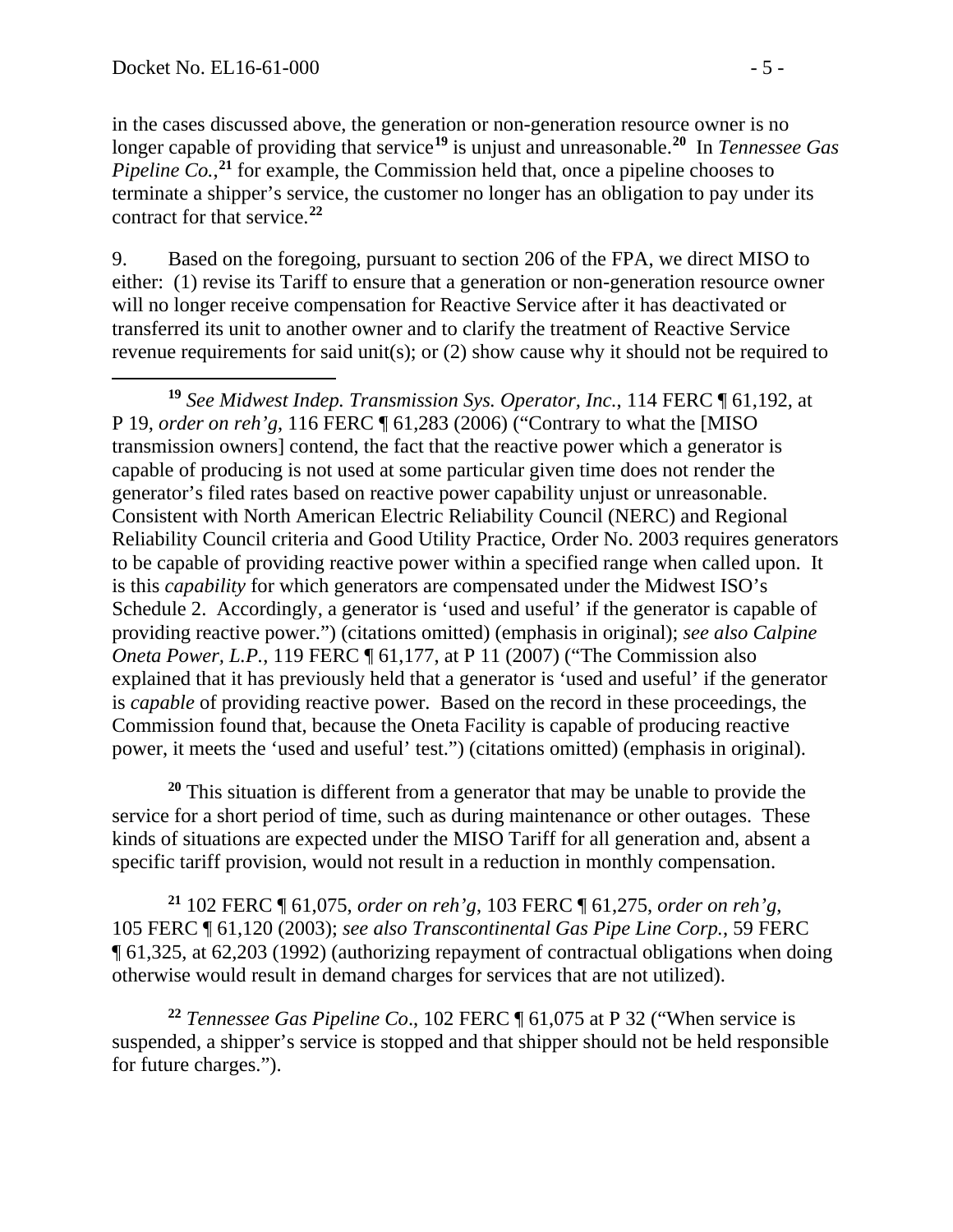<span id="page-5-0"></span> $\overline{a}$ 

do so. Within 30 days of the date of this order, MISO must submit Tariff revisions or to show cause why it should not be required to do so. In its filing, MISO should address compensation related to deactivated or transferred units that do not comprise the entirety of the generation fleet under the applicable Reactive Service tariff.

10. Given that some generation and non-generation resource owners apparently continued to receive compensation for Reactive Service after their units were no longer capable of providing that service, we have referred such concern to the Office of Enforcement for further examination and inquiry as may be appropriate.

11. In addition, neither the MISO Tariff nor the MISO website contains a publicly available compilation of effective revenue requirements for Reactive Service. The Commission has directed PJM to include such information in its tariff, noting a lack of clarity and directing PJM, "in future filings governing reactive power service to amend Schedule 2 of its OATT to show each generator and the generator's monthly revenue requirement associated with the provision of reactive power."**[23](#page-5-0)** In 2007, the Commission accepted PJM's proposal to keep a chart of revenue requirements and recipients on its website rather than refiling its Schedule 2 every time a revenue requirement is updated.<sup>[24](#page-5-1)</sup> We find that the availability of such information would increase the transparency of Reactive Service compensation under the MISO Tariff. We therefore direct MISO to post to its website and maintain a chart that lists all resource owners whom receive compensation for Reactive Service along with their respective Reactive Service revenue requirements.

12. In cases where, as here, the Commission institutes a proceeding on its own motion under section 206 of the FPA, section 206(b) requires that the Commission establish a refund effective date that is no earlier than the date of the publication by the Commission of notice of its intention to initiate such proceeding nor later than five months after the publication date. Section 206(b) permits the Commission to order refunds for a 15-month period following the refund effective date. Consistent with our general policy of providing maximum protection to customers,**[25](#page-5-2)** we will set the refund effective date at the earliest date possible in this docket, i.e., the date of publication by the Commission of notice of its intention to initiate such a proceeding in the *Federal Register*.

**<sup>23</sup>** *PJM Interconnection, L.L.C.*, 96 FERC ¶ 61,338, at 62,281 (2001).

<span id="page-5-1"></span>**<sup>24</sup>** *PJM Interconnection, L.L.C.*, Docket No. ER08-339-000 (Feb. 13, 2008) (delegated letter order).

<span id="page-5-2"></span>**<sup>25</sup>** *See, e.g.*, *Seminole Elec. Coop., Inc. v. Fla. Power & Light Co.*, 65 FERC ¶ 61,413, at 63,139 (1993); *Canal Elec. Co.*, 46 FERC ¶ 61,153, at 61,539, *reh'g denied*, 47 FERC ¶ 61,275 (1989).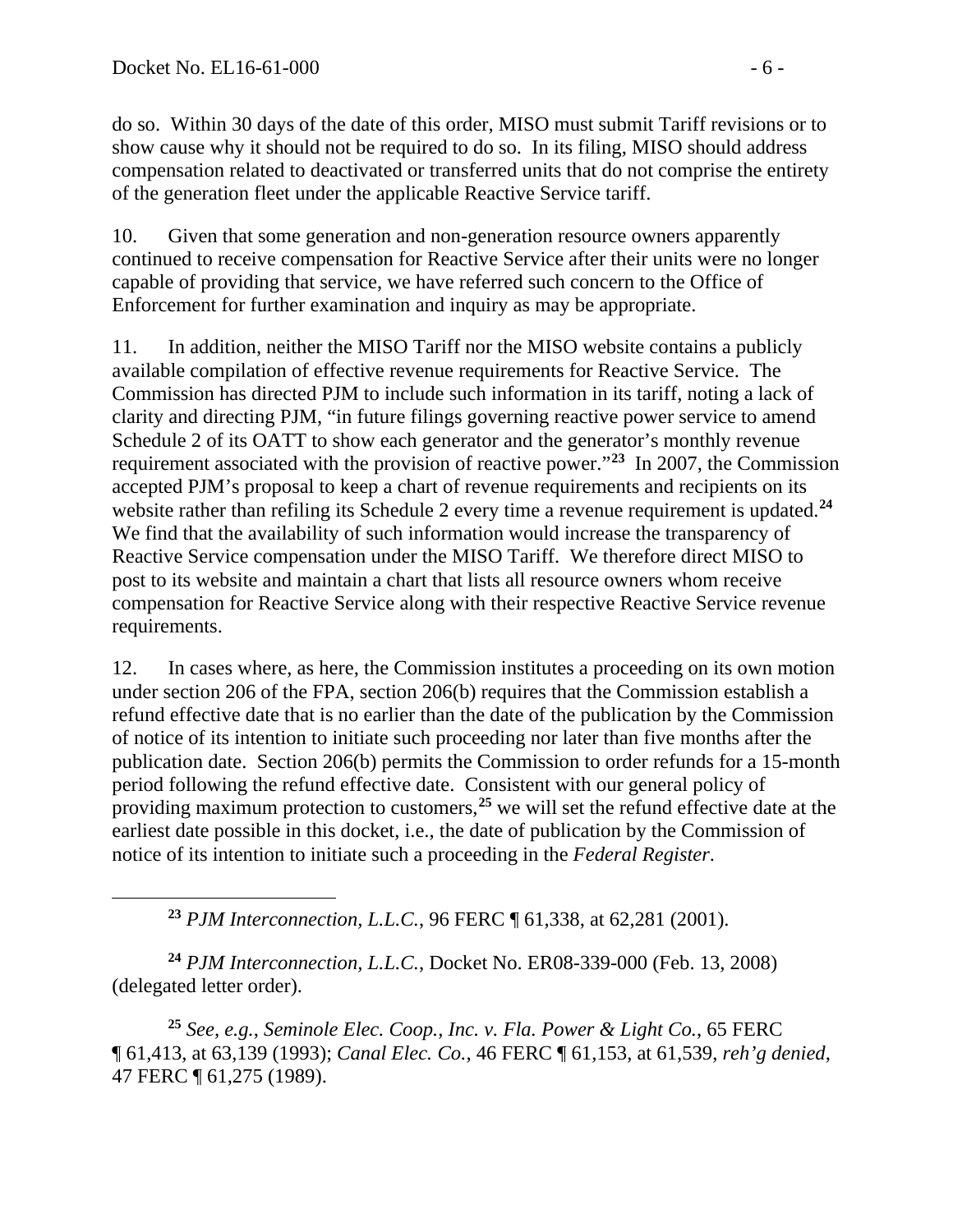13. Section 206(b) also requires that, if no final decision is rendered by the conclusion of the 180-day period commencing upon initiation of a proceeding pursuant to section 206, the Commission shall state the reasons why it has failed to do so and shall state its best estimate as to when it reasonably expects to make such decision. Assuming that MISO files Tariff revisions, we estimate that we would be able to issue our decision within approximately three months of the filing of tariff revisions.

## The Commission orders:

(A) Pursuant to section 206 of the Federal Power Act, within 30 days of the date of this order, MISO is hereby directed to either: (1) revise its Tariff to ensure that a generation or non-generation resource owner will no longer receive compensation for Reactive Service after it has deactivated its unit(s) or after it has transferred its unit(s) to another owner and to clarify the treatment of Reactive Service revenue requirements for said unit(s); or (2) show cause why it should not be required to do so, as discussed in the body of this order.

(B) MISO is hereby directed to post to its website and maintain a chart that lists all resource owners whom receive compensation for Reactive Service along with their respective current Reactive Service revenue requirements, as discussed in the body of this order.

(C) The Secretary shall promptly publish in the *Federal Register* a notice of the Commission's initiation of this section 206 proceeding in Docket No. EL16-61-000.

(D) The refund effective date established pursuant to section 206(b) of the Federal Power Act will be the date of publication in the *Federal Register* of the notice discussed in Ordering Paragraph (C) above.

(E) Any interested person wishing to become a party to this proceeding (Docket No. EL16-61-000) must file a notice of intervention or motion to intervene, as appropriate, in accordance with Rule 214 of the Commission's Rules of Practice and Procedure (18 C.F.R. § 385.214) within 21 days of the date of issuance of this order. The Commission encourages electronic submission of interventions in lieu of paper using the "eFiling" link at http://www.ferc.gov. Persons unable to file electronically should submit